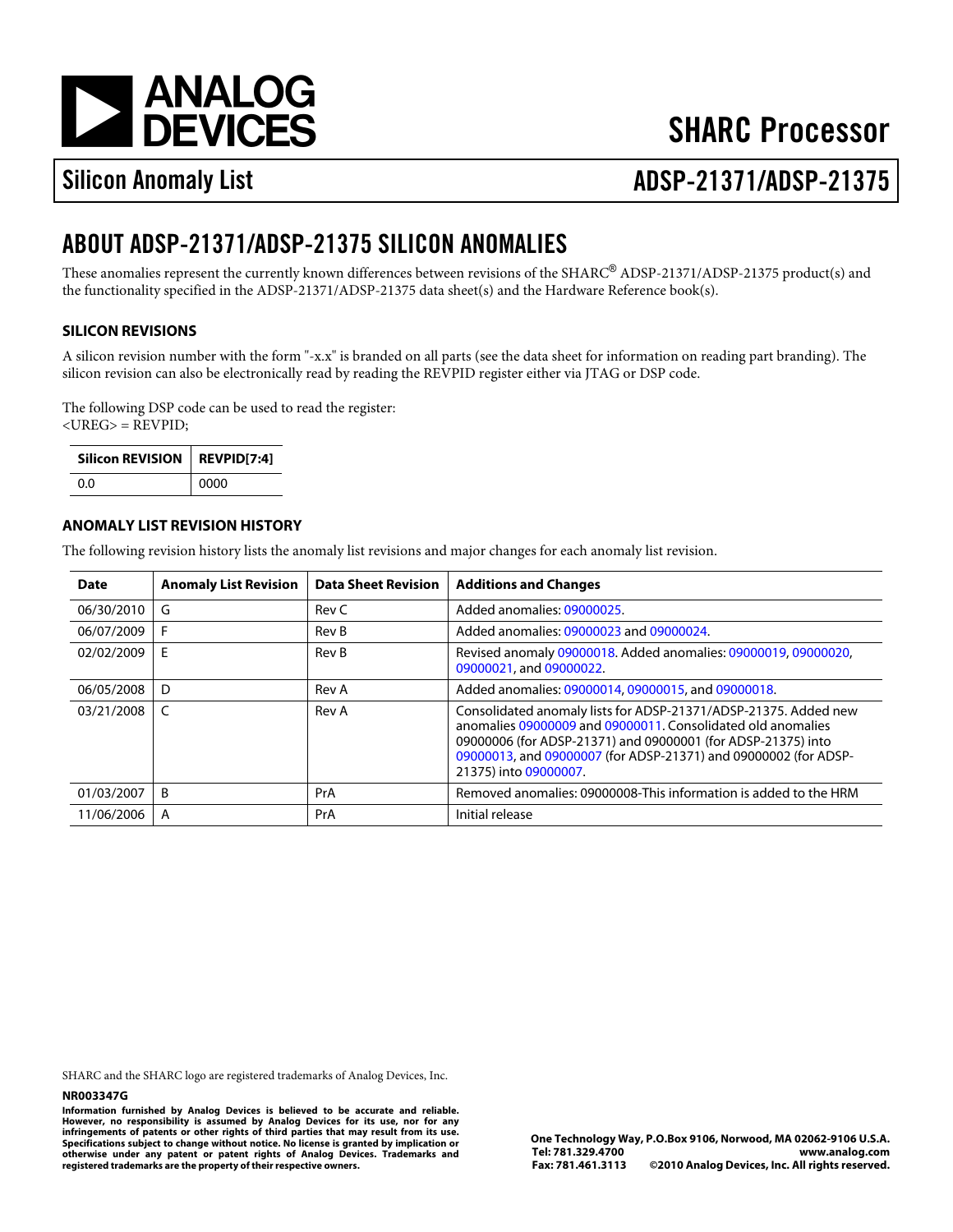### SUMMARY OF SILICON ANOMALIES

The following table provides a summary of ADSP-21371/ADSP-21375 anomalies and the applicable silicon revision(s) for each anomaly.

<span id="page-1-6"></span><span id="page-1-5"></span><span id="page-1-4"></span><span id="page-1-3"></span><span id="page-1-2"></span><span id="page-1-1"></span><span id="page-1-0"></span>

| No.            | ID       | Description                                                                                                         | 0.0          |
|----------------|----------|---------------------------------------------------------------------------------------------------------------------|--------------|
| $\mathbf 1$    | 09000007 | First bit of IDCODE register will not be a logical ONE when shifted out via boundary scan controller                | X            |
| 2              | 09000009 | BTC failure during external memory access                                                                           | $\mathsf{x}$ |
| 3              | 09000011 | Indirect Branches from External to Internal Memory may corrupt the Instruction Cache, under Special<br>Conditions   | X            |
| 4              | 09000013 | Parallel EPROM/FLASH boot following a Hard (Hot) Reset may fail if issued in the middle of external SDRAM.<br>reads |              |
| 5              | 09000014 | Incorrect Execution of Conditional External data accesses in a delayed branch (DB) slot                             | X            |
| 6              | 09000015 | Incorrect Popping of stacks possible when exiting IRQx/Timer Interrupts with DB modifiers                           | X            |
| $\overline{7}$ | 09000018 | Specific Multiplier operations must not be part of the same Instruction as an External Memory access                | X            |
| 8              | 09000019 | EMUCLK/EMUCLK2 counters do not function correctly in presence of external core data accesses                        | $\mathsf{x}$ |
| 9              | 09000020 | Wrong instruction address may be cached when PMDA instruction executing from external memory is<br>interrupted      | X            |
| 10             | 09000021 | IOP Register access immediately following an External Memory access may not work                                    | x            |
| 11             | 09000022 | Effect latency may be 2 cycles instead of 1 for external data accesses                                              | X            |
| 12             | 09000023 | Writes to LCNTR, CURLCNTR and LADDR from Internal Memory may fail if there is a DMA block conflict                  | x            |
| 13             | 09000024 | Specific Core Stall may not execute as expected                                                                     | X            |
| 14             | 09000025 | External port arbitration may not work as expected when the lower priority request is not continuous                | X            |

<span id="page-1-13"></span><span id="page-1-12"></span><span id="page-1-11"></span><span id="page-1-10"></span><span id="page-1-9"></span><span id="page-1-8"></span><span id="page-1-7"></span>Key:  $x =$  anomaly exists in revision

 $. =$  Not applicable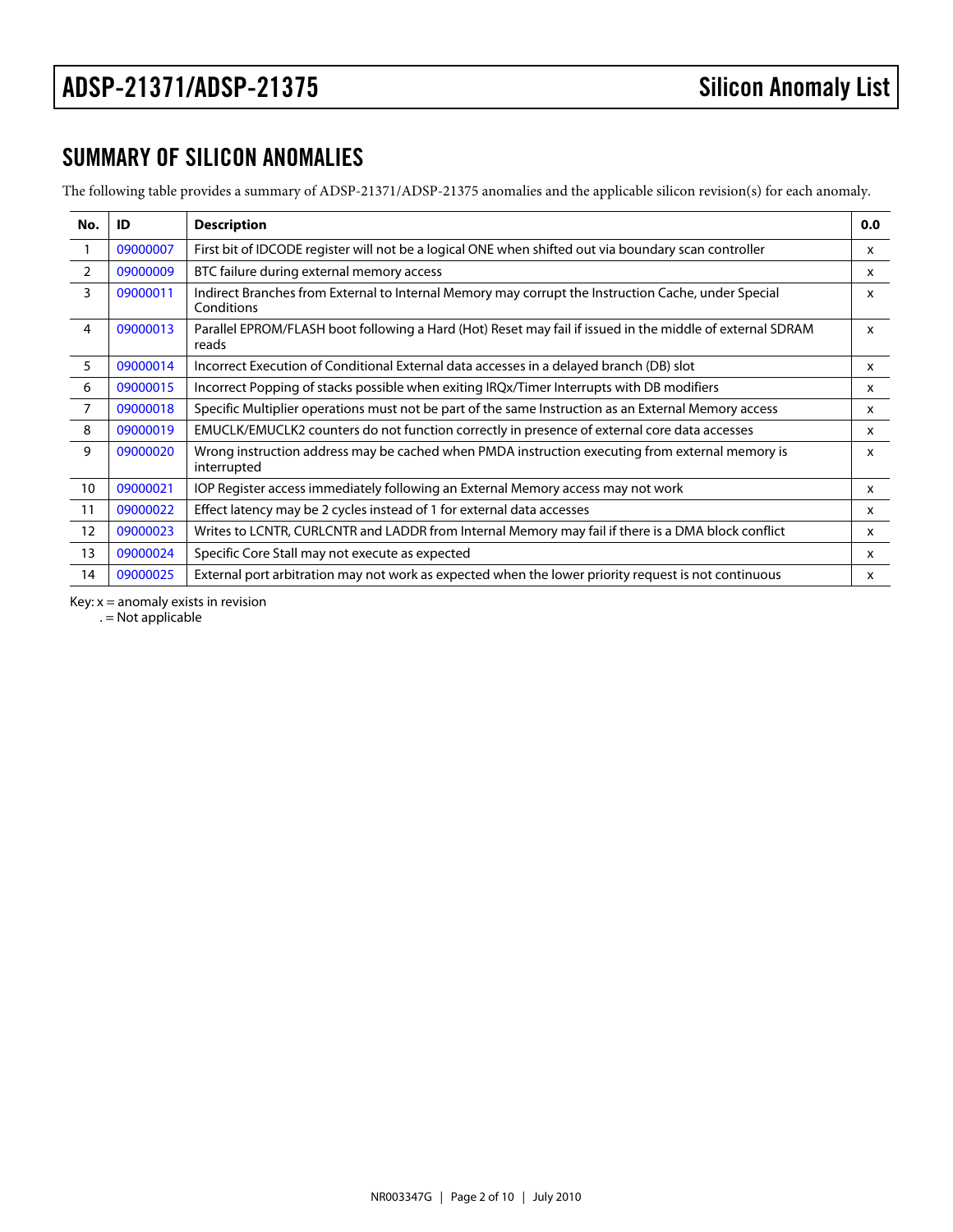### DETAILED LIST OF SILICON ANOMALIES

The following list details all known silicon anomalies for the ADSP-21371/ADSP-21375 including a description, workaround, and identification of applicable silicon revisions.

#### <span id="page-2-1"></span>[1.](#page-1-0) 09000007 - First bit of IDCODE register will not be a logical ONE when shifted out via boundary scan controller:

#### DESCRIPTION:

The LSB of the newly introduced device identification register (IDCODE) is a 1 as per the IEEE 1149.1 standard.

Auto-detection of the existence of this register by the test-scan controller (which usually happens as soon as the first bit is shifted out) will fail because in this case, the first bit that will be shifted out is not the LSB but is instead the MSB.

#### WORKAROUND:

Please use the processor-specific BSDL files provided by Analog Devices, and ignore the syntax error that will occur for the LSB (bit 0) of the IDCODE register.

APPLIES TO REVISION(S): 0.0

#### <span id="page-2-0"></span>[2.](#page-1-1) 09000009 - BTC failure during external memory access:

#### DESCRIPTION:

The background telemetry channel (BTC) will not work if the processor core is accessing external memory data. External memory execution will not interfere with BTC operation.

#### WORKAROUND:

Do not use BTC if the processor is expected to fetch data from external memory.

#### APPLIES TO REVISION(S):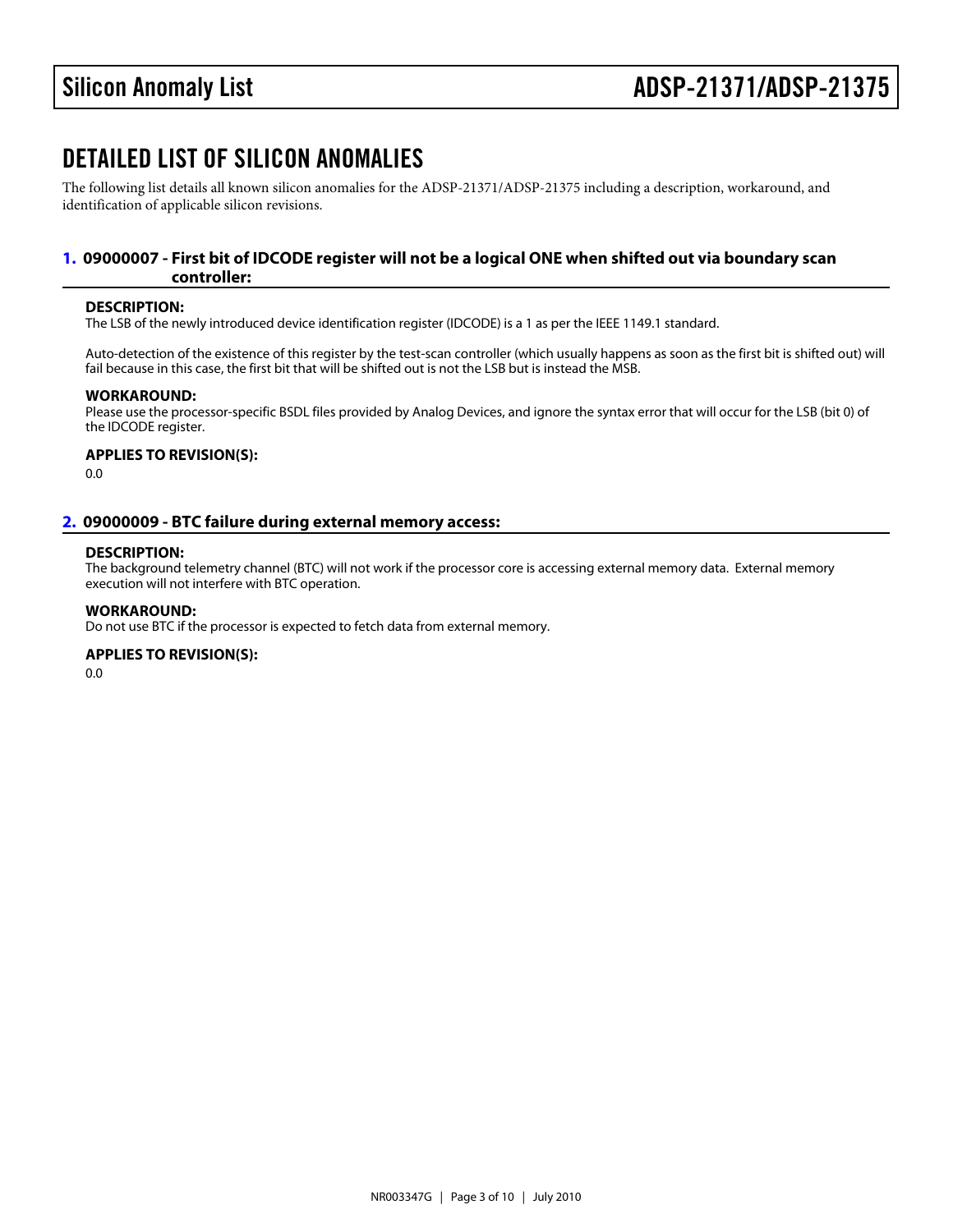### ADSP-21371/ADSP-21375 Silicon Anomaly List

#### <span id="page-3-0"></span>[3.](#page-1-2) 09000011 - Indirect Branches from External to Internal Memory may corrupt the Instruction Cache, under Special Conditions:

#### DESCRIPTION:

When executing code from external memory with the cache enabled, if the following conditions are all true:

1. An indirect branch instruction is encountered (JUMP/CALL with branch address provided by a pair of modifier and index registers).

2. The target address of the indirect branch instruction points to a location in internal memory address space.

3. A redirection of instruction fetch sequence occurred just prior to the indirect branch (this could either be by an explicit instruction such as a JUMP, CALL, RTS, etc., or implicitly by servicing an interrupt, looping back within a loop, etc.).

then the third instruction following the indirect branch instruction is incorrectly cached by the program sequencer. The following examples illustrate scenarios where these conditions are satisfied:

 // following code resides in external memory jump \_some\_location; jump(m12,i12); // target points to internal memory nop; nop; r4=5; // <-- this instruction is improperly cached

Another example:

// following code resides in external memory

lcntr=<count>, do (pc, end) until lce;

...

 ... call(m12,i12); // target points to internal memory nop; end: nop; r4=5; // <--- this instruction is improperly cached

WORKAROUND:

1. Ensure that 3rd instruction following any indirect branch instruction in external memory never gets executed. An example code sequence as shown below would accomplish this:

 // following code resides in external memory jump \_some\_location; call (m12,i12); // target is in internal memory nop; jump(pc,2);  $\epsilon$ instruction\_3 $>$ ; // $\epsilon$ --this instruction is improperly cached <instruction\_4>; // start of useful code.

Note that for the above workaround to work, <instruction\_3> must not be a target of any other branch.

2. Avoid any indirect branch in code residing in external memory with target in internal memory. If the target address of the branch does not point to an internal memory location, this anomaly will not be experienced.

3. Add a "FLUSH CACHE;" instruction at any one of the following locations:

- All possible target addresses of concerned indirect branch instructions.

- Just before every concerned indirect branch instruction.

 - Convert all concerned indirect branches to delayed branches using (DB)modifier, and place the "FLUSH CACHE;" instruction in one of the two delayed-branch slots.

4. Disable cache functionality by setting CADIS bit in MODE2 register. Please note that performance hit will be observed in this case, because entire instruction caching functionality (internal as well as external memory) gets disabled.

APPLIES TO REVISION(S):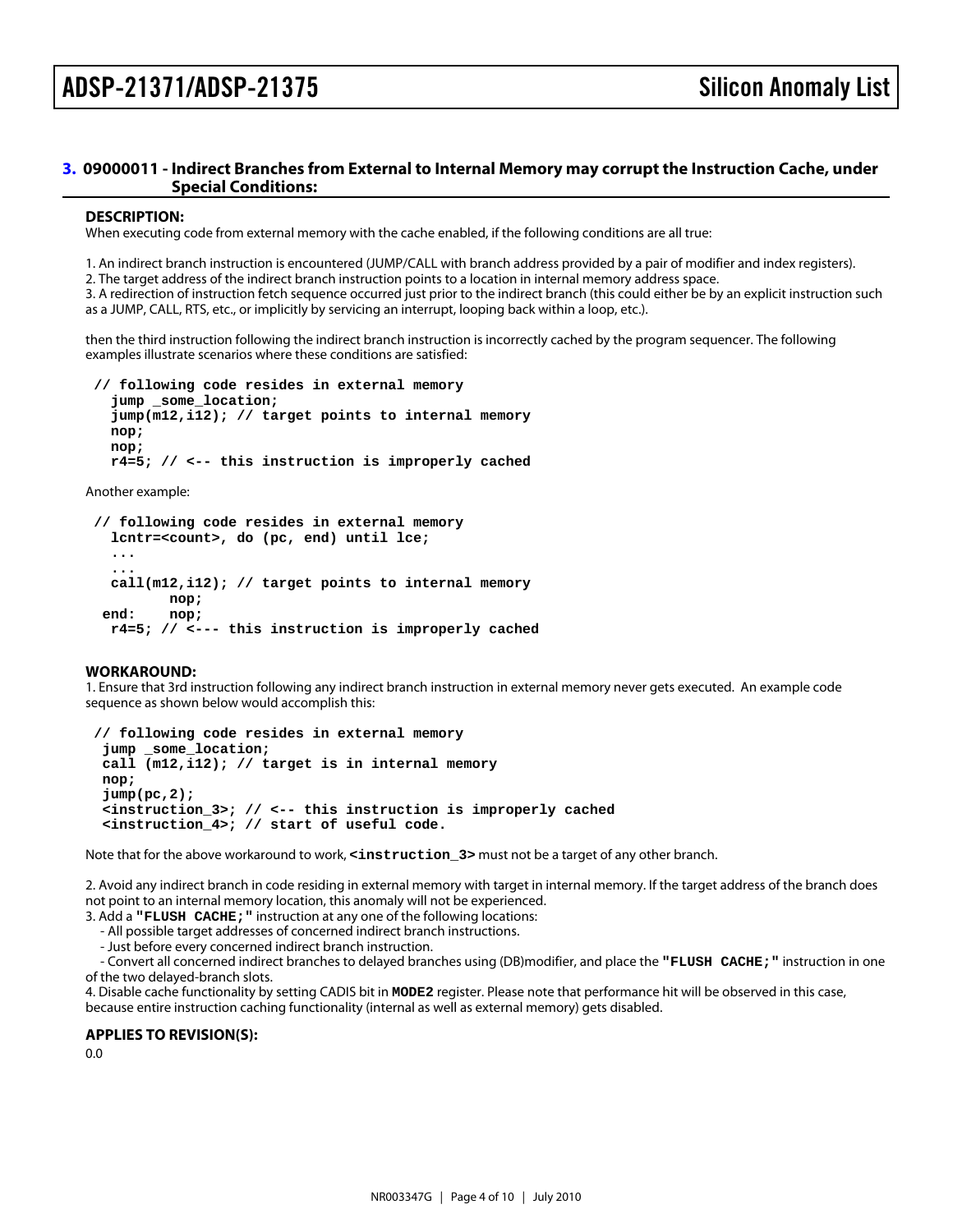#### <span id="page-4-0"></span>[4.](#page-1-3) 09000013 - Parallel EPROM/FLASH boot following a Hard (Hot) Reset may fail if issued in the middle of external SDRAM reads:

#### DESCRIPTION:

If the processor is in the process of fetching data from external SDRAM memory, or executing code from external SDRAM memory, initiating a Hard (hot) reset during this process may cause the SDRAM device to continue to drive the data bus during the entire duration of RESE being asserted, and also failing to relinquish the external data bus even when the DSP comes out of /RESET.

If the DSP had been configured to boot via parallel external FLASH or EPROM (which shares part of the same data bus with the external SDRAM), the resulting bus contention on the external data bus between the DSP trying to boot from the FLASH memory and the SDRAM continuing to drive the data bus causes incorrect boot data to be loaded in, and the booting fails. Once the above state is hit, subsequent DSP Resets will not correct the situation. A power-cycling sequence is required to recover from this state.

If a microcontroller or host processor controls the /RESET pin of the ADSP-21375 and is responsible for performing the Reset of the DSP, a simple communication protocol between the microcontroller/host processor and the DSP, that ensures that the DSP's program execution jumps to internal memory (in case of external code execution) or that any DMA transfer/external data fetch is completed (in case of data accesses from external SDRAM) before /RESET is asserted, will avoid this problem.

Note that the probability of encountering this problem is greatly reduced during normal mode of DSP operation, i.e.,

- when the cache is enabled (CADIS bit of the MODE2 register is not set)

- if Bit 31 of the SDCTL register (NO\_BSTOP bit) is set to disable burst-mode accesses from the SDRAM.

The above conditions reduce the probability of encountering this problem, but are not suggested as workarounds. For this, please refer to the techniques listed in the workaround section. This anomaly is not observed during writes to SDRAM memory. It is only seen on reads from external SDRAM, and sequencer fetches from external SDRAM. The anomaly is also not observed during other Reset scenarios such as Power-on Reset, software Reset, or Running Reset.

#### WORKAROUND:

Software:

Configure the DSP to boot via SPI port (master or slave) and perform the following sequence within the loader kernel:

- Initialize the SDCTL and SDRRC registers to the appropriate values

- Perform a dummy read access of external SDRAM memory.

This has the effect of resetting and re-initializing the states of the SDRAM controller as well as that of the external SDRAM memory, and avoid hitting the problem state.

#### Hardware:

Providing an external delay of at least 3 SDCLK clock cycles between the SDRAM's DQM signal and the /RESET\_IN to the DSP will also cause the problem to be avoided (see attached Figure).

APPLIES TO REVISION(S): 0.0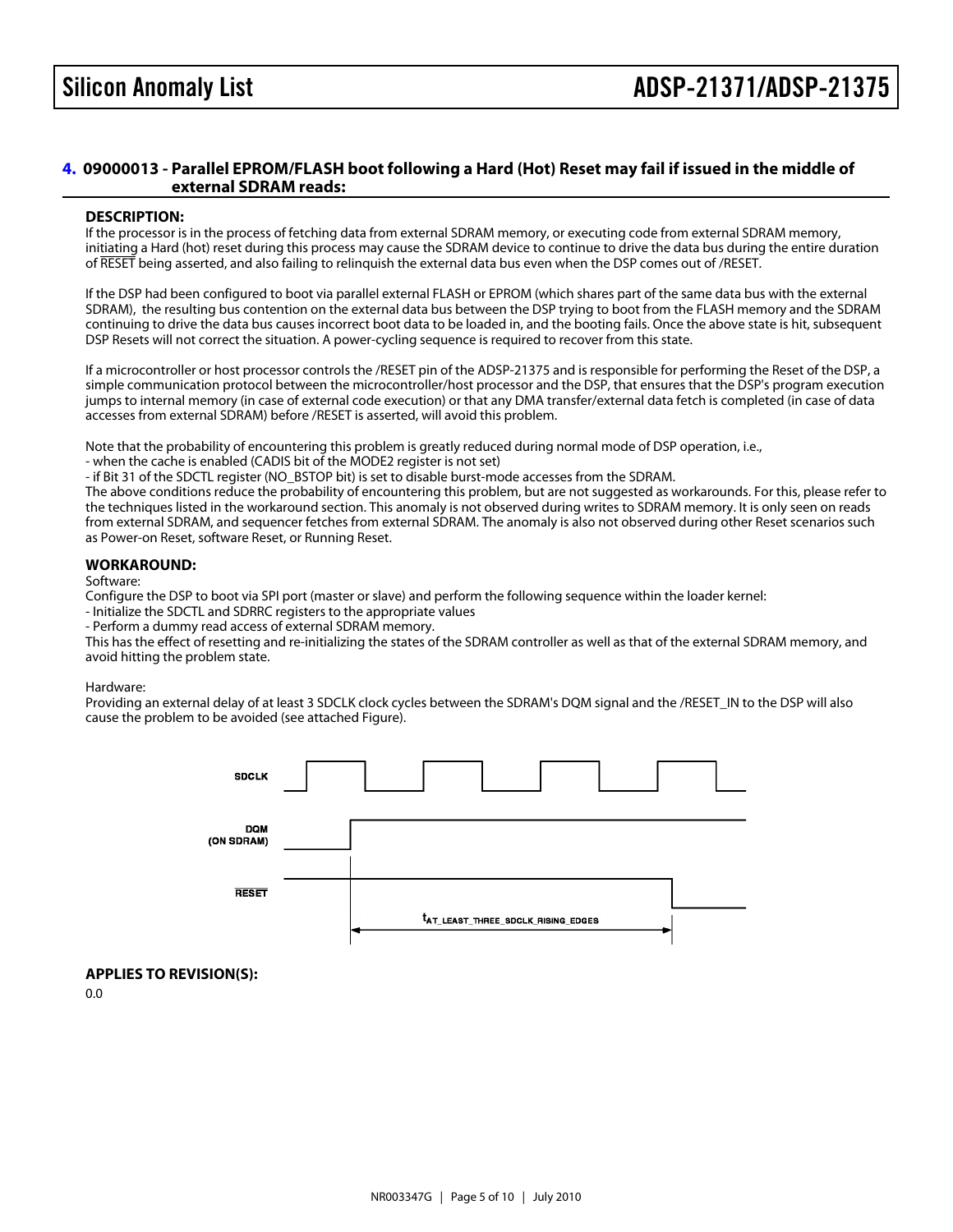#### <span id="page-5-1"></span>[5.](#page-1-4) 09000014 - Incorrect Execution of Conditional External data accesses in a delayed branch (DB) slot:

#### DESCRIPTION:

Conditional external data access instructions in the delay slots of a branch instruction (such as JUMP/CALL/RTS/RTI) maybe incorrectly executed because the evaluation of the condition maybe wrong. This applies to both internal and external memory execution.

For example:

 // Code residing in either internal or external memory jump (some\_addr) (DB); <instruction\_1>; if eq r0=dm(ext\_addr); //Condition evaluation may be wrong

WORKAROUND:

Do not use conditional external data access instructions in the delay slots of any branch instruction.

APPLIES TO REVISION(S): 0.0

#### <span id="page-5-2"></span>[6.](#page-1-5) 09000015 - Incorrect Popping of stacks possible when exiting IRQx/Timer Interrupts with DB modifiers:

#### DESCRIPTION:

If a delayed branch modifier (DB) is used to return from the interrupt service routines of any of IRQx (hardware) or timer interrupts, the automatic popping of ASTATx/ASTATy/MODE1 registers from the status stack may go wrong.

The specific instructions affected by this anomaly are "RTI (DB);" and "JUMP (CI) (DB);".

This anomaly affects only IRQx and Timer Interrupts as these are the only interrupts that cause the sequencer to push an entry onto the status stack. This anomaly applies to both internal and external memory execution.

#### WORKAROUND:

Do not use (DB) modifiers in instructions exiting IRQx or Timer ISRs. Instructions in the delay slots should be moved to a location prior to the branch.

#### APPLIES TO REVISION(S):

0.0

#### <span id="page-5-0"></span>[7.](#page-1-6) 09000018 - Specific Multiplier operations must not be part of the same Instruction as an External Memory access:

#### DESCRIPTION:

Specific Multiplier operations where Multiplier Results Registers (MRF/MRB) are used as a destination, must not be part of the same instruction as an External Memory access.

If such an operation is combined with external data access, the MR\* registers will not get updated with expected value. This applies to both internal and external memory code execution.

Further, if any multiplier operation is part of the same instruction as an external memory data access, the corresponding status flags ASTATx/y and STKYx/y registers may not be correctly updated and interrupts associated with them may also not get triggered.

#### WORKAROUND:

Ensure that these specific Multiplier operations are on a separate instruction from external memory accesses.

APPLIES TO REVISION(S):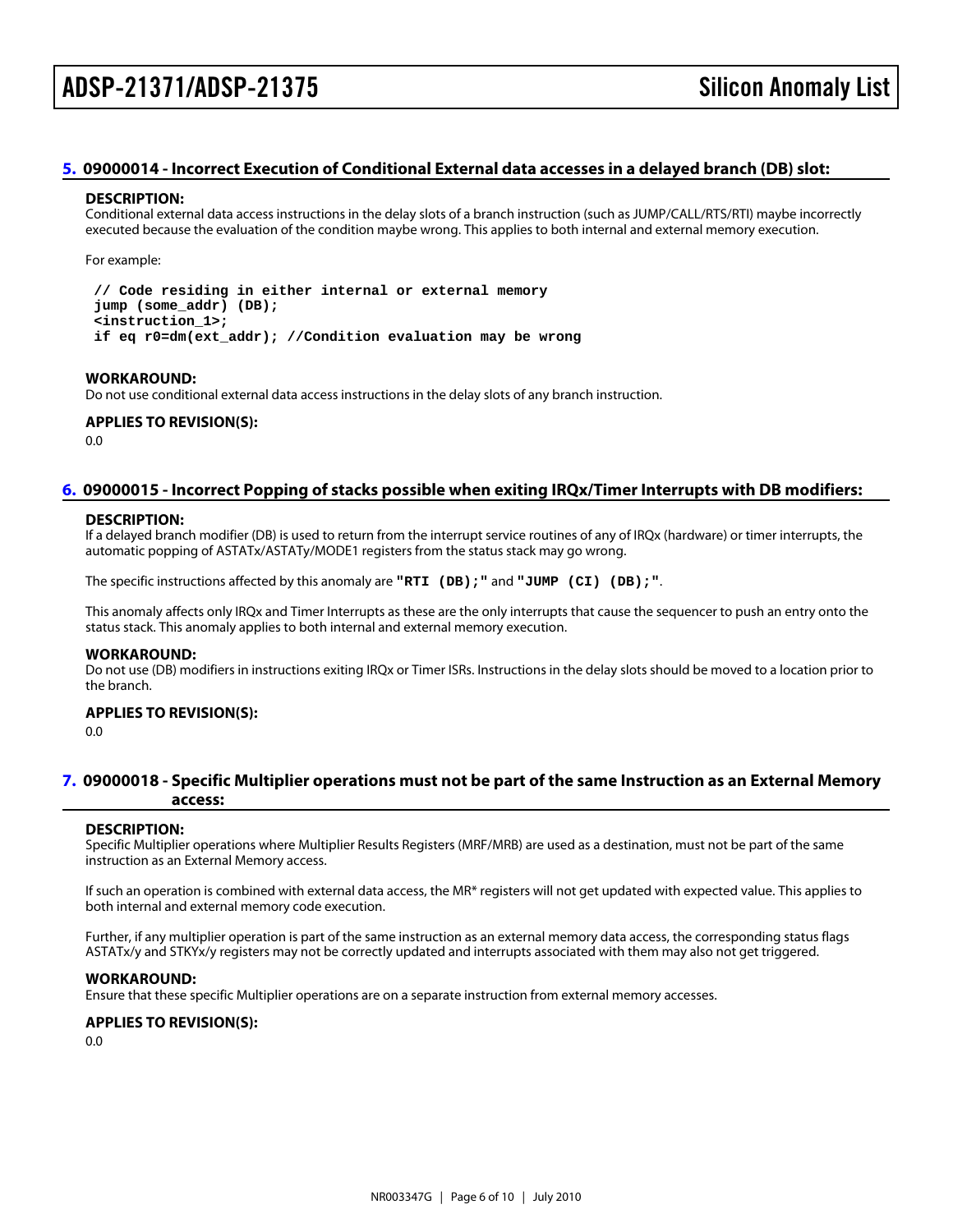#### <span id="page-6-0"></span>[8.](#page-1-7) 09000019 - EMUCLK/EMUCLK2 counters do not function correctly in presence of external core data accesses:

#### DESCRIPTION:

EMUCLK and EMUCLK2 counters do not increment correctly for core accesses involving external memory. As a result, they count lesser than actual intervals in presence of external data accesses. This anomaly is specific only to core driven data accesses involving external memory. DMA accesses and/or instruction accesses are not affected.

#### WORKAROUND:

1. Use other counters if core accesses to external memory are required.

2. Avoid core accesses involving external memory while using EMUCLK and EMUCLK2 counters.

#### APPLIES TO REVISION(S):

0.0

#### <span id="page-6-1"></span>[9.](#page-1-8) 09000020 - Wrong instruction address may be cached when PMDA instruction executing from external memory is interrupted:

#### DESCRIPTION:

While executing a PMDA instruction (one that contains a PM() access) from external memory, if the core is interrupted then the instruction being cached at that time may not get cached properly. Note that the anomaly is limited to instructions containing PMDA instructions. It does not affect all instructions being executed from external memory.

#### WORKAROUND:

1. If a user application contains PMDA instructions that are executed from external memory and interrupts may occur and need to be serviced during this interval, then insert a "flush cache" instruction as the first instruction within affected Interrupt service routines (ISRs). 2. Disable cache using CADIS bit in MODE2. This will disable both internal as well as external memory cache, thereby reducing performance.

3. If possible, the user may disable and then re-enable global interrupts around PMDA instructions executing from external memory. Care must be taken to account for any latencies involved when disabling the interrupts.

#### APPLIES TO REVISION(S):

0.0

#### <span id="page-6-2"></span>[10.](#page-1-9) 09000021 - IOP Register access immediately following an External Memory access may not work:

#### DESCRIPTION:

If an instruction making an access to an IOP register immediately follows another instruction that performs an access to external memory, the IOP register access may not occur correctly.

#### WORKAROUND:

Separate the two instructions by inserting another instruction in between them, such as a NOP.

#### APPLIES TO REVISION(S):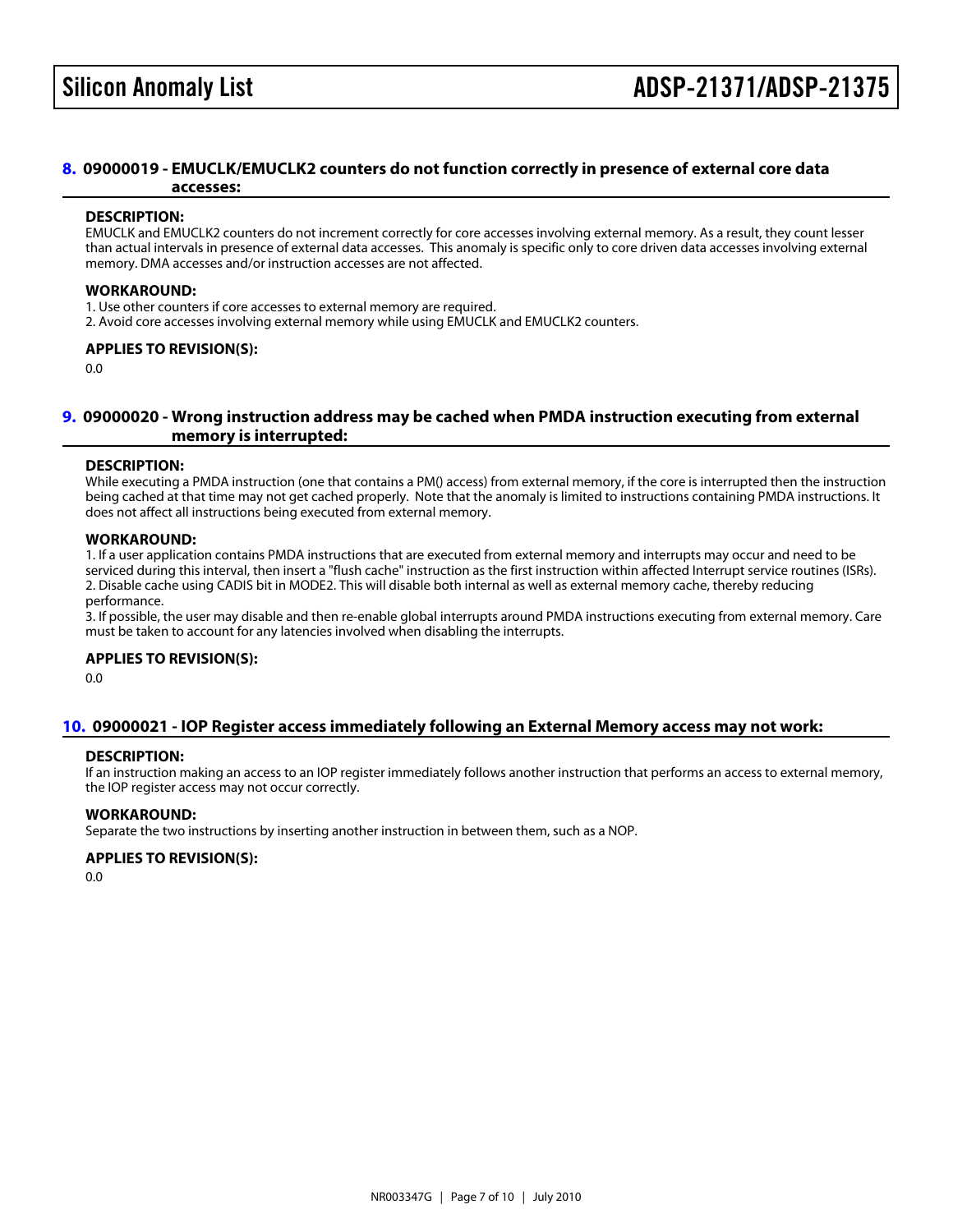#### <span id="page-7-1"></span>[11.](#page-1-10) 09000022 - Effect latency may be 2 cycles instead of 1 for external data accesses:

#### DESCRIPTION:

The following registers that have an effect latency of 1 (the maximum number of instructions it takes for a write to these registers to take effect) will instead have an effect latency of 2 if any of their bits impact an instruction containing an external data access:

MODE1, MODE2, MMASK, ASTATx, ASTATy, STKYx, and STKYy.

For example, consider the following sequence of instructions:

#### bit set MODE1 BR8;

 nop; //Sufficient if not immediately followed by external memory access instruction nop; //Extra NOP needed if following instruction accesses external memory pm(i8,m12)=f9; //i8 is pointing to an address in external memory

Registers other than the ones listed above are not affected by this anomaly. Note that the anomaly is independent of whether the instruction itself resides in internal or external memory. Rather, the anomaly is encountered if there are external memory data accesses within the two instructions immediately following the register modification.

#### WORKAROUND:

If any of the above registers with an effect latency of 1 is modified, it is recommended that no accesses involving external memory (over either PM or DM bus) are performed in the two instructions immediately following the register modification. It is recommended to insert two NOPs after such register modifications.

#### APPLIES TO REVISION(S): 0.0

#### <span id="page-7-0"></span>[12.](#page-1-11) 09000023 - Writes to LCNTR, CURLCNTR and LADDR from Internal Memory may fail if there is a DMA block conflict:

#### DESCRIPTION:

Write to LCNTR, CURLCNTR and LADDR from internal memory (either as a DM access or as a PM access) fails when a DMA transfer to/from the same block occurs in the same cycle.

For example, consider the following instruction:

 $CURLCNTR = dm (i0,m0);$ 

Now consider any DMA access involving the same memory block as pointed to by address (I0 + M0). If the DMA and the above write align in such a way that DMA transfer happens in the same cycle as the above instruction, then the above write will fail.

Also note that the anomaly also occurs if (I0 + M0) points to a memory-mapped I/O register.

#### WORKAROUND:

1) Change the DMA to source/target a different internal memory block thereby avoiding any DMA block conflict.

2) Instead of loading these registers directly from memory, they can be loaded indirectly as a 2-step process as shown below:

 $r0 = dm$  (i0,m0);  $CURLCNTR = r0;$ 

APPLIES TO REVISION(S): 0.0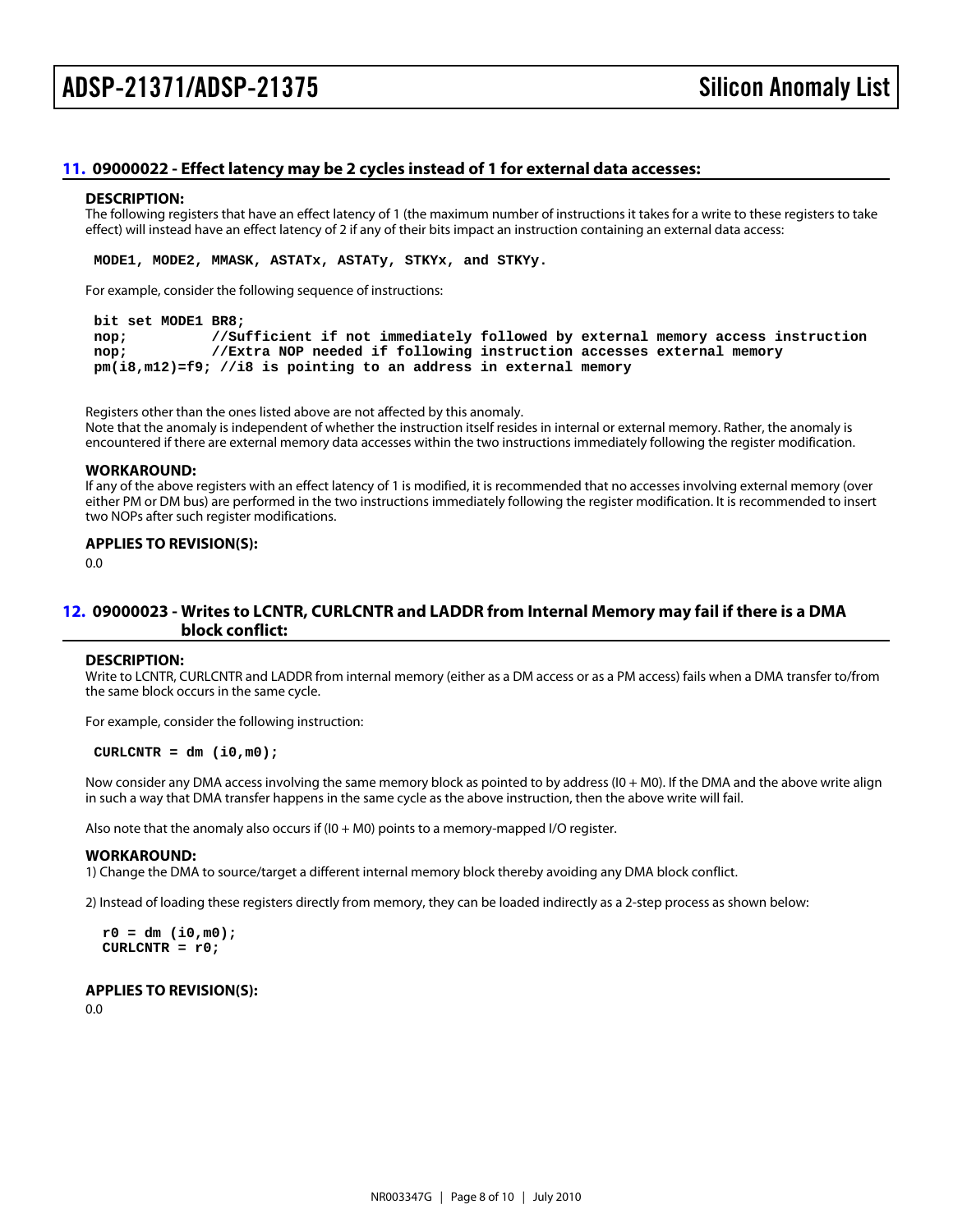### <span id="page-8-0"></span>[13.](#page-1-12) 09000024 - Specific Core Stall may not execute as expected:

#### DESCRIPTION:

Under certain specific conditions outlined below, one type of core stall that is normally incurred does not get executed. In certain cases this can cause incorrect code operation.

When PCSTK is loaded, and an RTI/RTS instruction is executed immediately afterward, there is a stall as the return waits for a writeback of PCSTK before the return. Example:

 $[1]$  PCSTK = DM(I0,M0); [2] RTS;

If: The memory access in instruction 1 is to a memory-mapped IOP register. -OR-

DMA is simultaneously accessing the same bank as the memory access in instruction 1.

Then: Stall does not occur, and this results in the RTI/RTS vectoring to some undefined location instead of the value from PCSTK.

WORKAROUND: Add a nop between instructions 1 and 2.

APPLIES TO REVISION(S): 0.0